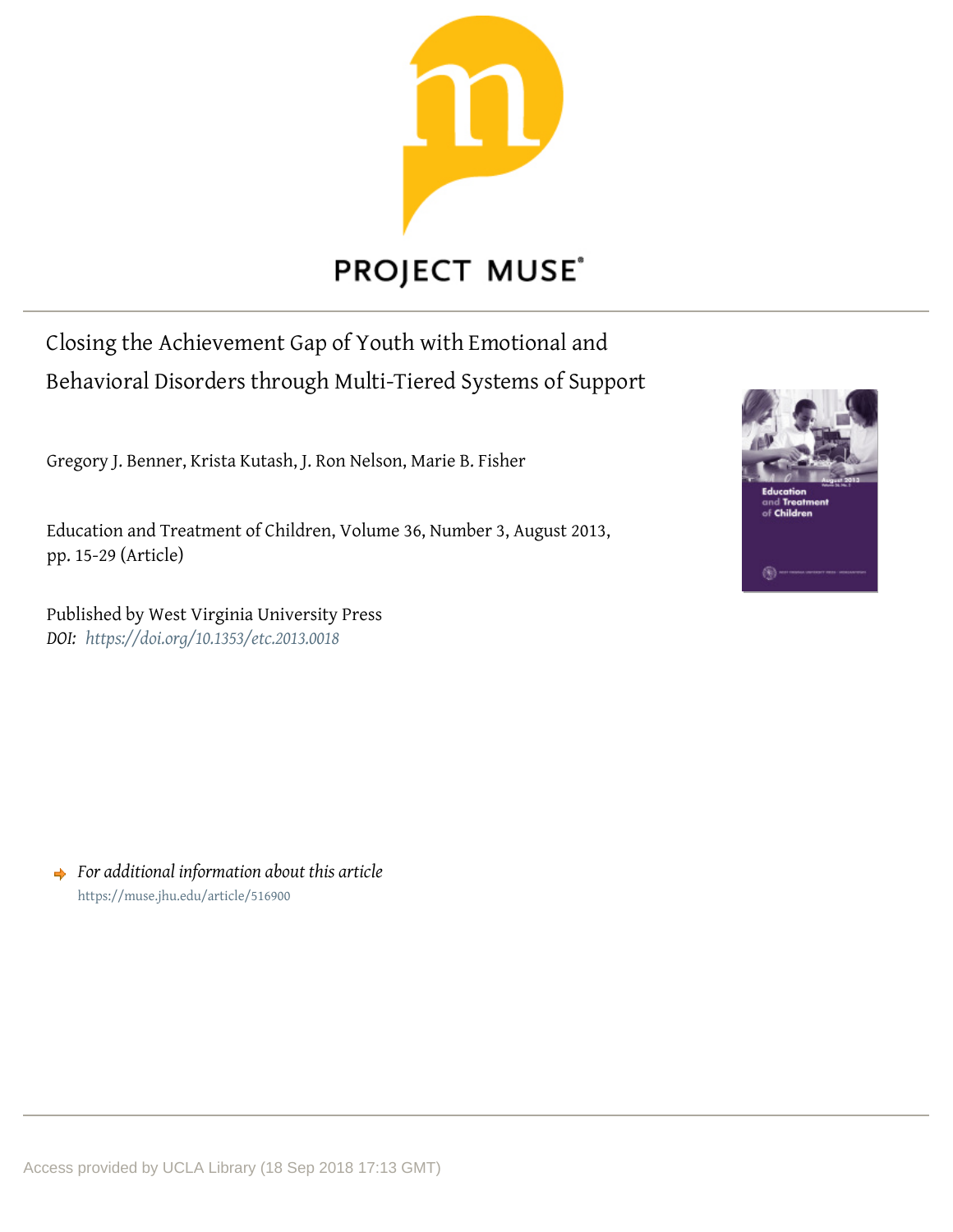## Closing the Achievement Gap of Youth with Emotional and Behavioral Disorders through Multi-Tiered Systems of Support

Gregory J. Benner  *University of Washington* Krista Kutash *University of South Florida* J. Ron Nelson *University of Nebraska* Marie B. Fisher *University of Washington*

### **Abstract**

It is well documented that youth with or at-risk for emotional and behavioral disorders (E/BD) have severe deficits in their academic functioning. To begin to address these deficits, we focus on the need to close the opportunity gap by providing access to multi-tiered systems of academic prevention, maximizing academic learning time, and providing explicit instruction for youth with E/BD. We offer recommended positive behavior interventions and supports necessary to improve engagement in instruction. Closing the achievement gap using multi-tiered academic supports requires best practices for universal screening and diagnostic assessment to understand youth academic needs. We detail the key elements of explicit instruction directly linked to improved academic performance. We conclude with alterable instruction factors for intensifying instruction and emphasize the need for intensive language instruction for the majority of youth with E/BD.

KEYWORDS: Multi-Tiered Systems of Support, Academic Intervention, Achievement Gap, Emotional and Behavioral Disorders, Engagement

Youth with emotional and behavioral disorders (E/BD) require multi-tiered systems of support (MTSS) or prevention, due to the intensity of their behavioral *and* academic challenges. Indeed, a plethora of research has demonstrated that youth with E/BD show moderate to severe academic skill deficits that worsen over time relative to typically achieving youth (e.g., Wagner, 1995) and youth with

Address correspondence to Gregory J. Benner, Center for Strong Schools, University of Washington Tacoma, Box 358435, Tacoma, WA 98402; e-mail: gbenner@uw.edu.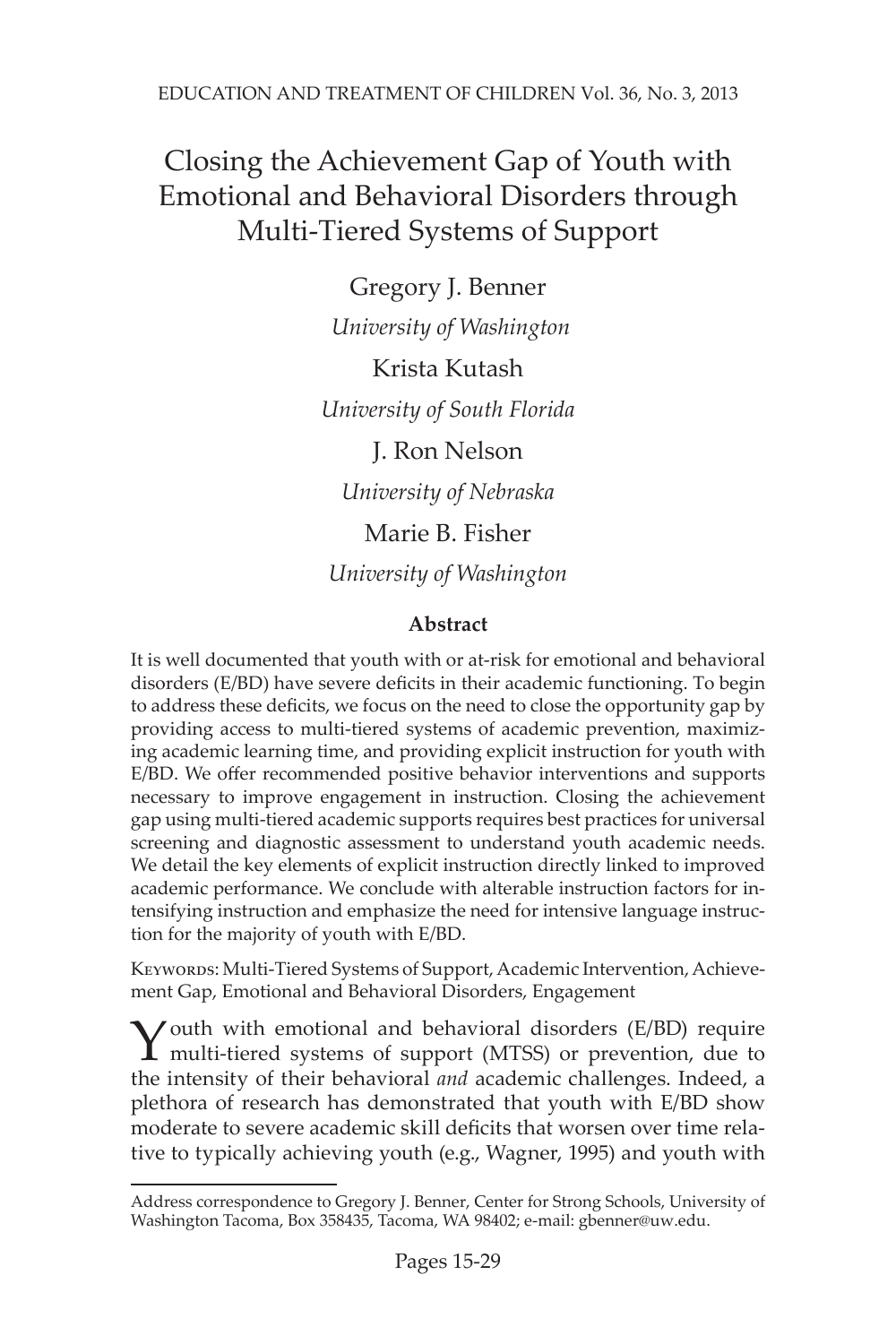learning disabilities (e.g., Scruggs and Mastropieri, 1986). A large body of literature indicates that the social and behavioral challenges of youth with E/BD interfere with instruction and, in turn, result in learning difficulties (e.g., Hagan-Burke, Kwok, Zou, Johnson, Simmons, & Coyne, 2010). Indeed, national studies indicate youth with E/BD have an average GPA of 1.4, are absent an average of 18 days per school year, and 58% drop out (e.g., Bradley, Doolittle, & Bartolotta, 2008). Data from the Special Education Elementary Longitudinal Study and the National Longitudinal Transition Study-2 reveal that, compared with peers with and without other disabilities, youth with E/BD experience the bleakest school and post-school outcomes (Wagner et al., 2006). These youth are at a much higher risk for being arrested, using and abusing illicit substances, obtaining and maintaining employment, lower income earning, and long-term dependence on the welfare system and mental health services (e.g., Mayer, Lochman, & Van Acker, 2005).

Multi-tiered prevention systems of academic support are effective for closing the achievement gap experienced by youth with E/BD. Several reviews of the literature suggest that youth with E/BD respond to explicit teaching delivered in a range of formats (e.g., large group, small group, individual; Benner, Nelson, Ralston, & Mooney, 2010; Mooney, Epstein, Reid, & Nelson, 2003; Ralston, Benner, Tsai, Riccomini, & Nelson, in press). This is encouraging to staff seeking to improve the academic outcomes of youth with E/BD (Nelson, Benner, & Mooney, 2008). Explicit instruction is an unambiguous and direct approach to teaching with an emphasis on providing students a clear statement about what is to be to learned, proceeding in small steps with concrete and varied examples, checking for student understanding, and achieving active and successful participation of students (e.g., Baker, Fein, & Baker, 2010; Nelson et al., 2008). Its effectiveness for improving academic achievement is supported by research (National Institute of Child Health and Human Development, 2000). Further, explicit academic instruction works for youth with E/BD served in community, non-school based settings as well. For example, after a decade of study into the educational needs of juvenile offenders, researchers of the Juvenile Justice Educational Enhancement Program (JJEEP, 2005) concluded that explicit, individualized instruction, particularly focused on reading, was a best practice to address the educational needs of this population. In their systematic review of empirical evaluations of programs to reduce crime, researchers from the Washington State Institute for Public Policy found that educational programs made the largest contribution to crime reduction of the multiple programs reviewed, reducing recidivism by 19.4% (Drake, Aos, & Miller 2009).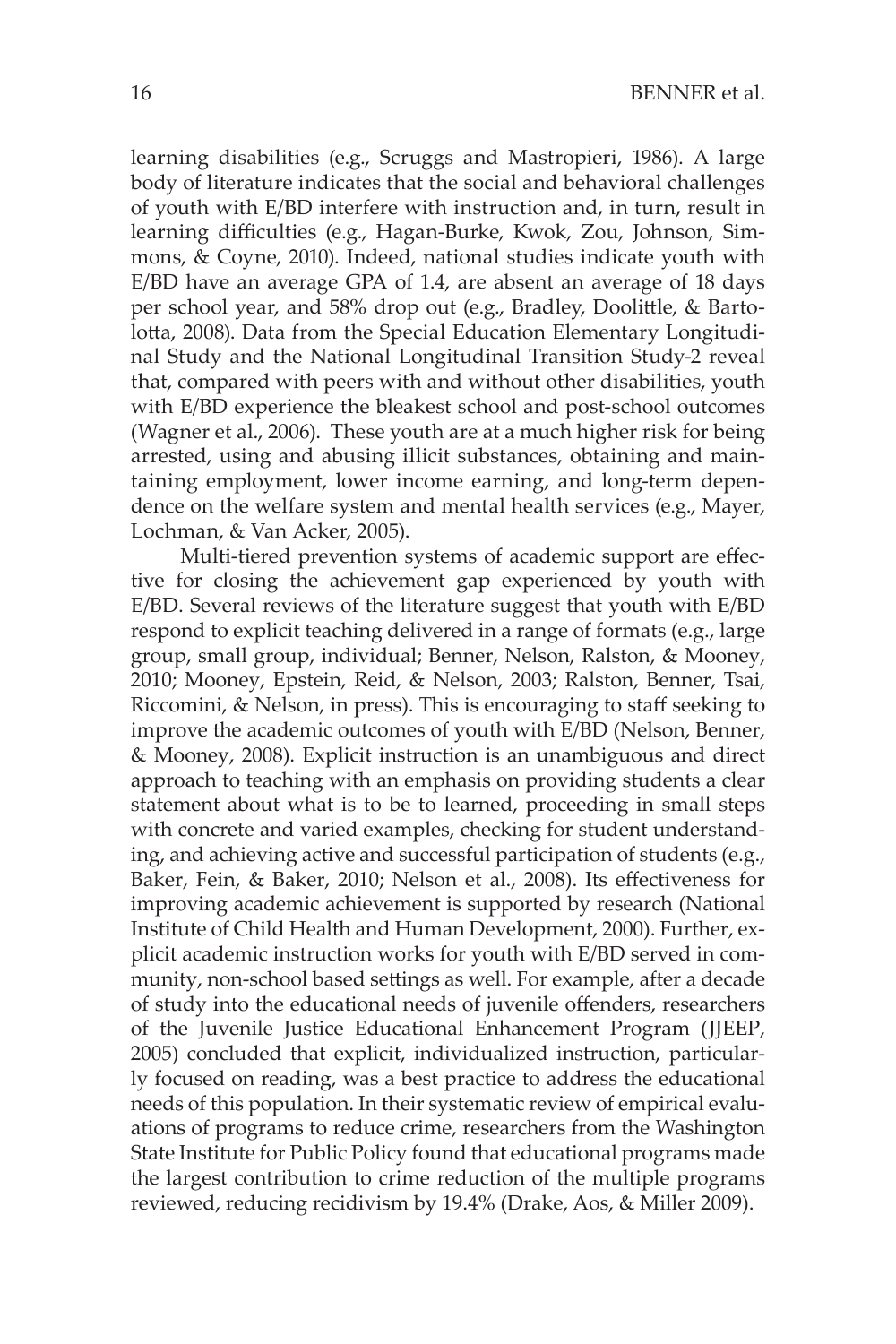Federal initiatives (Individuals with Disabilities Education Improvement Act, 2004; National Governors Association Center for Best Practices, Council of Chief State School Officers, 2010; No Child Left Behind Act, 2001) require that all youth have access to effective primary or core (tier I) prevention. Youth with E/BD tend not to have full access to primary academic prevention provided to all youth in a school because they are likely to be primarily educated in self-contained settings (Wagner, Kutash, Duchnowski, Epstein, & Sumi, 2005). Researchers observing self-contained classrooms serving youth with E/BD reported that the majority of teachers provided little or no instruction (e.g., Shores, Jack, Gunter, Ellis, DeBriere, & Wehby, 1993). While researchers have examined the achievement gap that widens over time between youth with E/BD and their peers, perhaps the more salient concern is the gap in opportunity to access primary prevention and the supplemental explicit instruction offered within secondary and tertiary prevention systems. Closing the achievement gap begins with first closing the opportunity gap, or the gap in access to primary, secondary, and tertiary prevention systems.

At every level of prevention, effective instructional and classroom management practices provide the foundation for youth engagement and learning, which in return is associated with decreases in problem behaviors (Conroy, Sutherland, Haydon, Stormont, & Harman, 2008). To illustrate, Nelson (1996) conducted a comparative analysis of the effects of explicit instruction, cooperative learning, and independent learning instructional approaches on the classroom behavior (i.e., on-task and disruptive behavior) of youth with E/BD. They found differences in the classroom behavior of youth during the three instructional approaches. Youth consistently displayed higher rates of on-task behavior and lower rates of disruptive behavior during explicit instruction. These results indicate that explicit instruction is a powerful tool available to teachers to improve the classroom behavior of youth with E/BD.

In the remainder of this article, we begin with the need to close the opportunity gap by maximizing academic learning time for youth with E/BD as a form of prevention for further difficulties. Despite the fact that youth with E/BD are responsive to instruction, the academic needs of this population are often eclipsed by their behavioral needs (Warr-Leeper, Wright & Mack, 1994). We provide a summary of the behavioral mechanisms that contribute to non-compliance, defiance, and lost instructional time. We offer recommended positive behavior interventions and supports during instruction. Next, we focus on closing the achievement gap using multi-tiered academic supports. We highlight use of universal screening and diagnostic assessment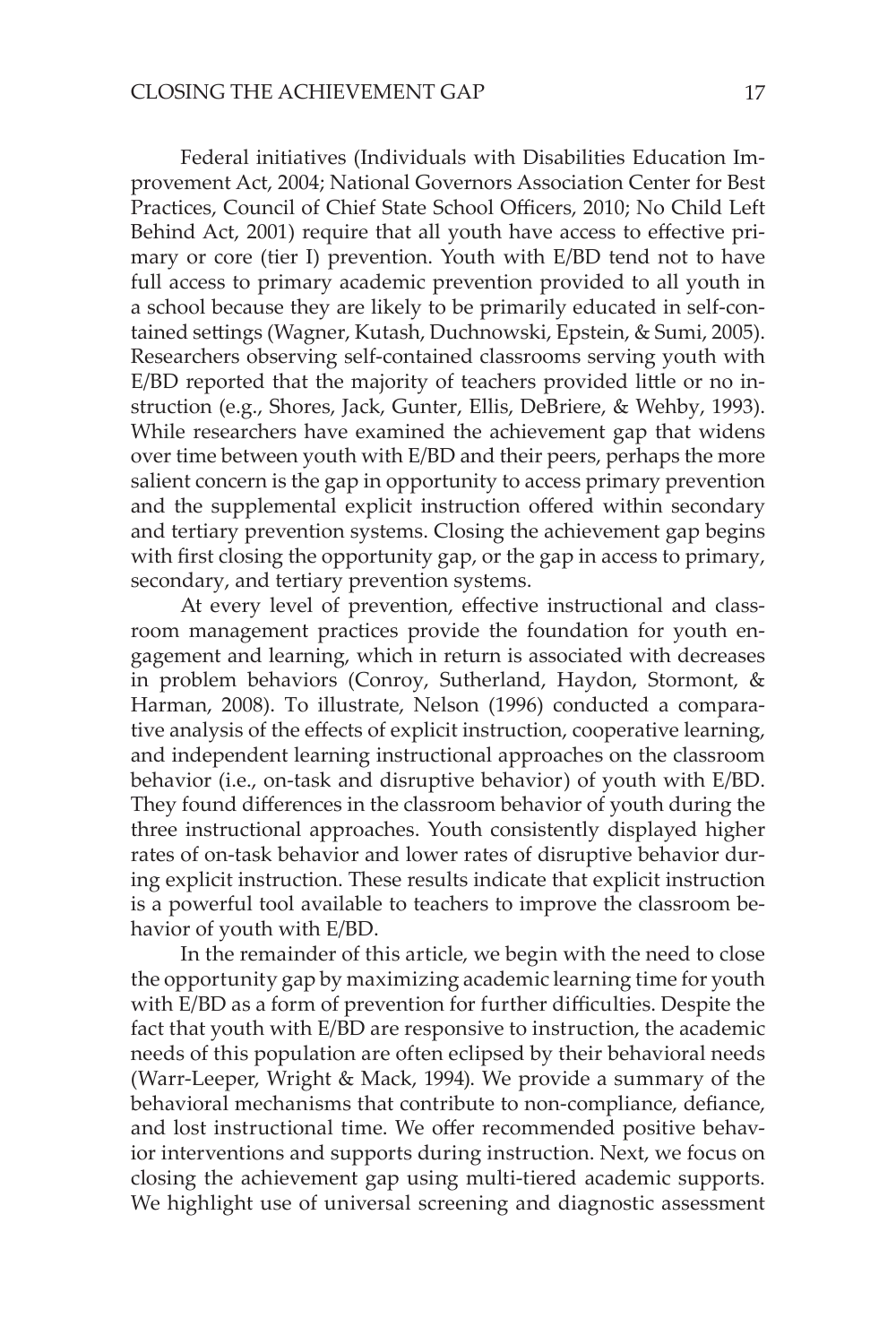to understand youth academic needs. Finally, we detail the key elements of explicit instruction directly linked to improved academic performance.

#### **Closing the Opportunity Gap: Maximizing Instructional Time**

One of the largest impediments to improving academic instruction provided to youth is the fact that adults tend to focus more attention on interventions and techniques designed to ameliorate youth behavior in an effort to create an environment that is conducive to instruction (Levy & Chard, 2001). The assumption is that instruction cannot occur unless youth behavior is under control. The end result is much adult attention is devoted to managing disruptive behavior with instruction not afforded much time or careful attention. Researchers have found that about 58% of devoted classroom instructional time is lost due to problem behavior (e.g., off-task, disruptive; Martella, Nelson, Marchand-Martella, & O'Reilly, 2012). Of course, even when youth are engaged, they may not be successful with the academic task. Researchers have found that youth are *engaged and successful* only 17%, or about one hour, of the 6 hours of available instructional time per day in typical settings (Martella et al., 2012). The window of opportunity for academic learning time, where youth are engaged and successful, is smaller for youth with E/BD given that teachers of these youth devote approximately 30% (less than 2 hours) of the school day to academic instruction (Wehby, Lane, & Falk, 2003).

Coercion theory provides an explanation for the lack of instructional focus for youth with E/BD (Patterson, 1995). Researchers indicate that these same coercive interaction patterns occur between teachers and youth who exhibit disruptive behaviors, resulting in youths' behavior directing teachers away from instruction. The sequence of teacher instruction followed by youth noncompliant or disruptive behavior lead to escape and avoidance behaviors by the teacher (Gunter, Jack, DePaepe, Reed, & Harrison, 1994). The end result is teachers reduce their overall curriculum demands and often terminate instruction by removing the youth from the classroom or by simply not asking the youth to complete academic tasks.

#### **Positive Behavior Interventions and Supports for Youth Engagement**

In their review of the literature on reading interventions for youth with E/BD, Coleman and Vaughn (2000) highlighted the need for embedded instructional management procedures and motivators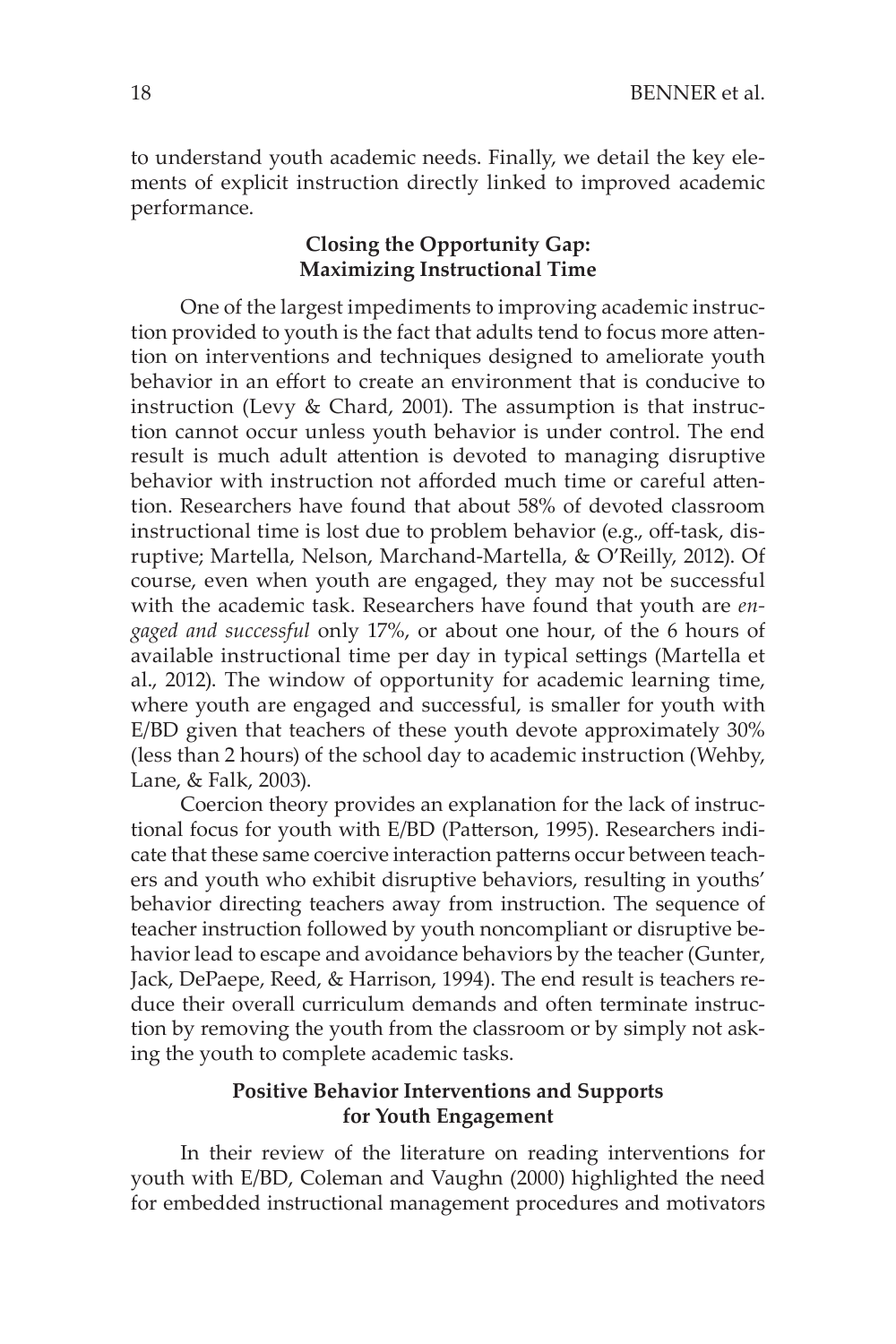to help youth regulate their attention and behavior as well as actively engage during instruction. When youth engagement is high, youth are much less likely to exhibit inappropriate behaviors. This finding aligns with that of Nelson, Benner, and Gonzalez (2003) who used meta-analytic techniques to examine learner characteristics that predict responsiveness to explicit reading instruction. Problem behavior  $(Zr = .46)$ , including inattention and disruptive behavior, was the second strongest predictor of responsiveness to effective reading interventions. Interestingly, problem behaviors were more influential than phonological awareness, alphabetic principle, memory, IQ, and demographic variables (e.g., ethnicity, sex, etc.) to responsiveness. In the remainder of this section, we provide a brief overview of several strategies to use within the positive behavior interventions and supports (PBIS) framework to keep youth with E/BD engaged in learning which are appropriate for restrictive settings and can be intensified across the tiers of prevention.

*PBIS*. Consistent with the core principles of MTSS, positive behavior intervention and supports (PBIS) uses a continuum of behavior interventions to understand and meet youth social, emotional, and behavioral needs. PBIS is a MTSS framework for behavior, establishing the social culture and behavioral supports needed for schools to be effective learning environments for all youth. A positive facility or school culture means is one that is predictable (i.e., common language, common understanding of expectations, common experience), positive (i.e., regular recognition for positive behavior), safe (i.e., violent and disruptive behavior is not tolerated), and consistent (adults are "on the same page" with behavioral expectations). PBIS holds particular promise for students with or at-risk for E/BD as a unified structure to (a) prevent the development of E/BD and (b) address existing instances.

*Clear expectations and consequences***.** First, clearly articulate and explicitly teach behavioral expectations for each instructional context. Consider the five SLANT expectations (**S**it up, **L**isten, **A**sk and Answer Questions, **N**od your head, **T**rack the speaker) during instructional time. Second, after teaching behavioral expectations for each instructional context, the teacher should walk the youth through the process she will use to help youth manage their own behavior if they are having a difficult time showing one or more SLANT expectations (Benner, Sanders, Nelson, & Ralston, in press). We suggest teaching all youth that if they have a difficult time with behavioral expectations, the staff will provide a non-verbal cue (e.g., proximity or make eye contact with youth and point to expectations poster on the wall). Staff should teach youth two non-verbal teacher behaviors they will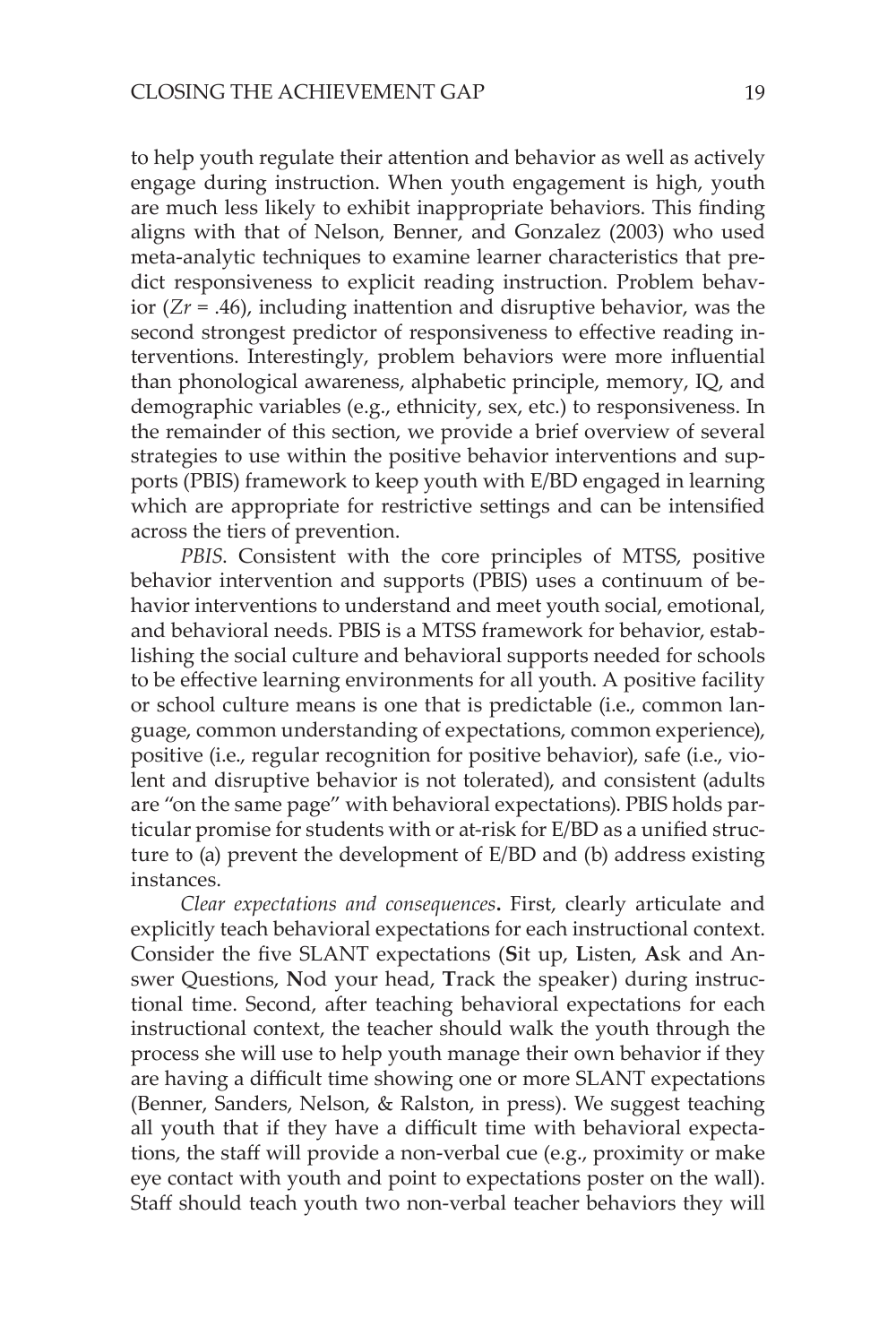use and model their use during small group, whole class, and independent seat work activities.

Next, if the behavior of concern continues during the instructional context, staff should use a precision request, or short verbal statement to encourage the youth to exhibit on-task social behavior. For example, the teacher would walk by the youth and say, "SLANT Please" (or another short, positive, precision request) then walk away, keep teaching, and look to praise other youth engaged in learning (e.g., "Juan, you are a superstar listener today!"). Staff should be consistent with the phrase they say for a precision request and only say it once (without repetition) for each youth during the instructional context (e.g., small group work). However, it is likely that the teacher may need to provide another nonverbal followed by a precision request in the next instructional context (e.g., independent activity), particularly when instructing youth with E/BD. So, every time a new instructional context begins, youth get a fresh opportunity to manage their behavior. If the youth continues to have difficulty managing their behavior during the same instructional context, the teacher should move the youth nearer to her and keep instruction going. If the behavior continues, the teacher could use a strategy such as Think Time (Nelson & Carr, 2000). Think Time includes a reflective period away from the instructional setting for the student to gain self-control (i.e., thinking time) followed by a behavior debriefing process with an adult other than the one who sent the student to Think Time. Of course, if the student does not go to Think Time the teacher should continue teaching and calmly ask for assistance from security.

The concept underlying this approach for responding to behavior is elimination of coercive interactions between staff and youth with E/BD. These interactions depend upon multiple behavioral prompts, corrections, and warnings in response to problem behavior. Teaching youth the non-verbal, precision request, and using proximity will allow instructional momentum to continue and teacher attention to remain focused on youth learning. Staff should always remember to keep teaching and stay focused on youth learning during instruction, particularly when instructing youth with E/BD. A rigorous study using a randomized controlled trial design with students with externalizing E/BD has been conducted this PBIS approach to combining clear expectations and the system for responding to behavior during classroom instruction. Results revealed, that youth with externalizing  $E/BD$  in the treatment condition (n = 44) exhibited lower levels of problem behavior (*ES* = -.99) and higher rates of on-task behavior  $(E\overline{S} = .61)$  compared to their counterparts in the control condition (n = 26) (Benner et al., in press). Treatment effects were stronger for youth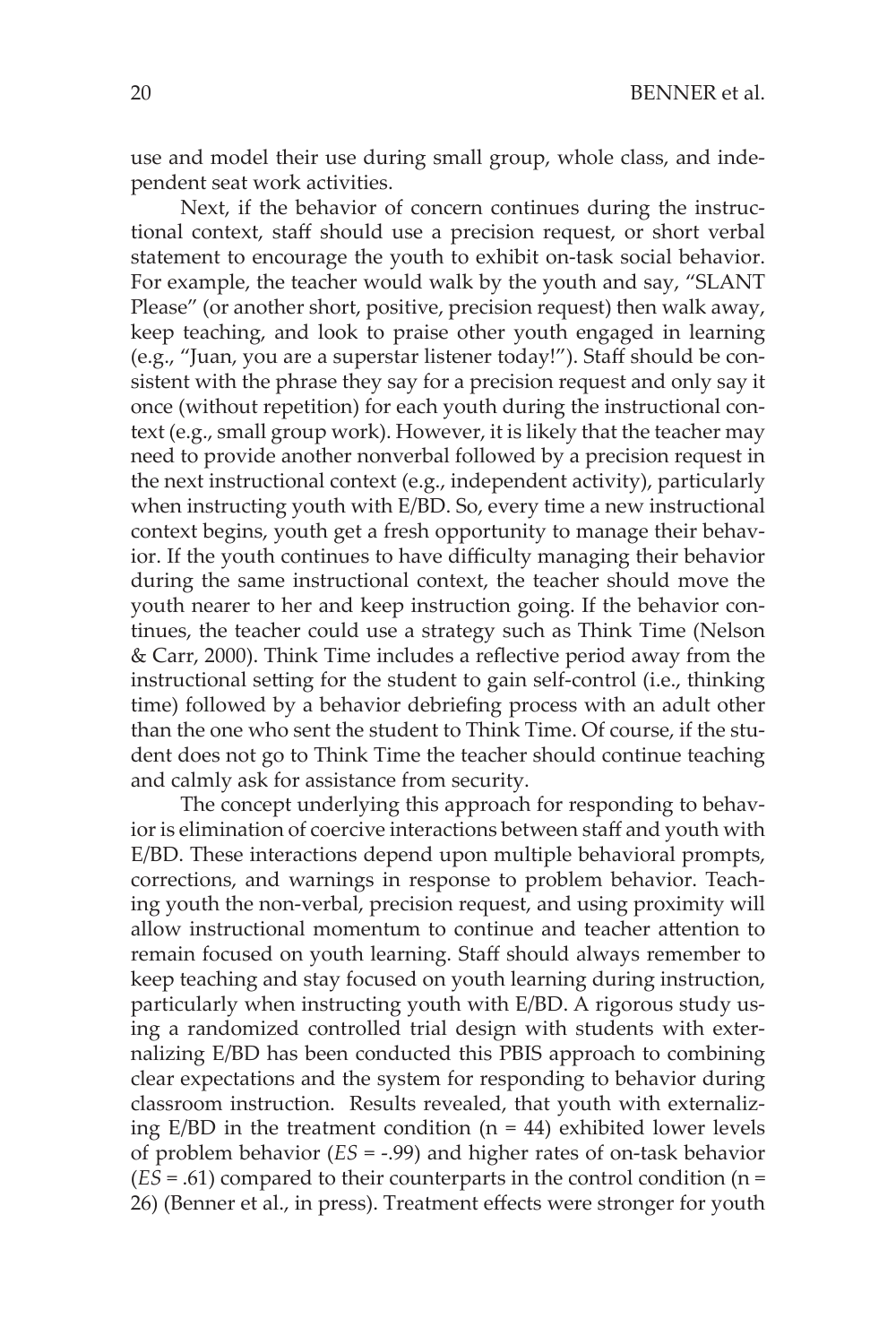in schools with higher (i.e., more at-risk) levels of behavior problems, and for youth with relatively higher (i.e., more at-risk) problem behaviors.

*Interdependent group contingency systems*. We recommend two interdependent group contingency systems to increase engagement during instruction. The first approach is the *Good Behavior Game*  (GBG), an evidence-based approach for peer reinforcement of positive behaviors during small group instruction, learning centers, or whole class instruction with k-12th grade youth with E/BD (Barrish, Saunders, & Wolf, 1969) which is applicable for restrictive settings. Youth are rewarded for displaying appropriate learning behaviors (e.g., SLANT) during facility-/school-wide PBIS instructional times. The class or group is divided into two or more teams and a point is given to a team for any inappropriate behavior displayed by one of its members. Thus, the contingencies are in effect for all team members but are applied for overall team performance (youth are interdependent). Teams whose point totals fall below a preset criterion win the game and the group reward.

Another approach is the *Effortful Engagement Strategy* (EES; Nelson et al., 2008). Much like GBG, the EES is an interdependent group contingency system between the teacher and one group of youth. It is used primarily in small group, one-on-one, or resource room contexts. Youth score five points each time staff notices any youth demonstrating the expectations (e.g., SLANT) during a facility-/school-wide PBIS instructional situation or youth are having success on lesson or activity tasks. The staff member receives five points each time youth exhibit behavior that is disruptive to learning. The staff member does not point out who is disrupting the lesson or give attention to the problem behavior. Staff use an easily accessible small white board (e.g., placed on lap or table in front of them) to make hash marks, which represent points, using a two column chart or T-Chart. One side of the T-Chart is labeled "Staff," and the other is labeled "Youth." This serves to redirect youth toward the expected behaviors without initiating coercive staff-youth interactions or power struggles over disruptive behavior during instructional situations. Staff tallies the points recorded for the youth and the staff at the end of the instructional session. Staff provides youth social recognition or administers the appropriate prize, privilege, or special activity if the youth wins the game. If staff wins the game, staff points out the behavior youth need to work on the next time, an opportunity for reteaching and clarification of the behavioral expectations.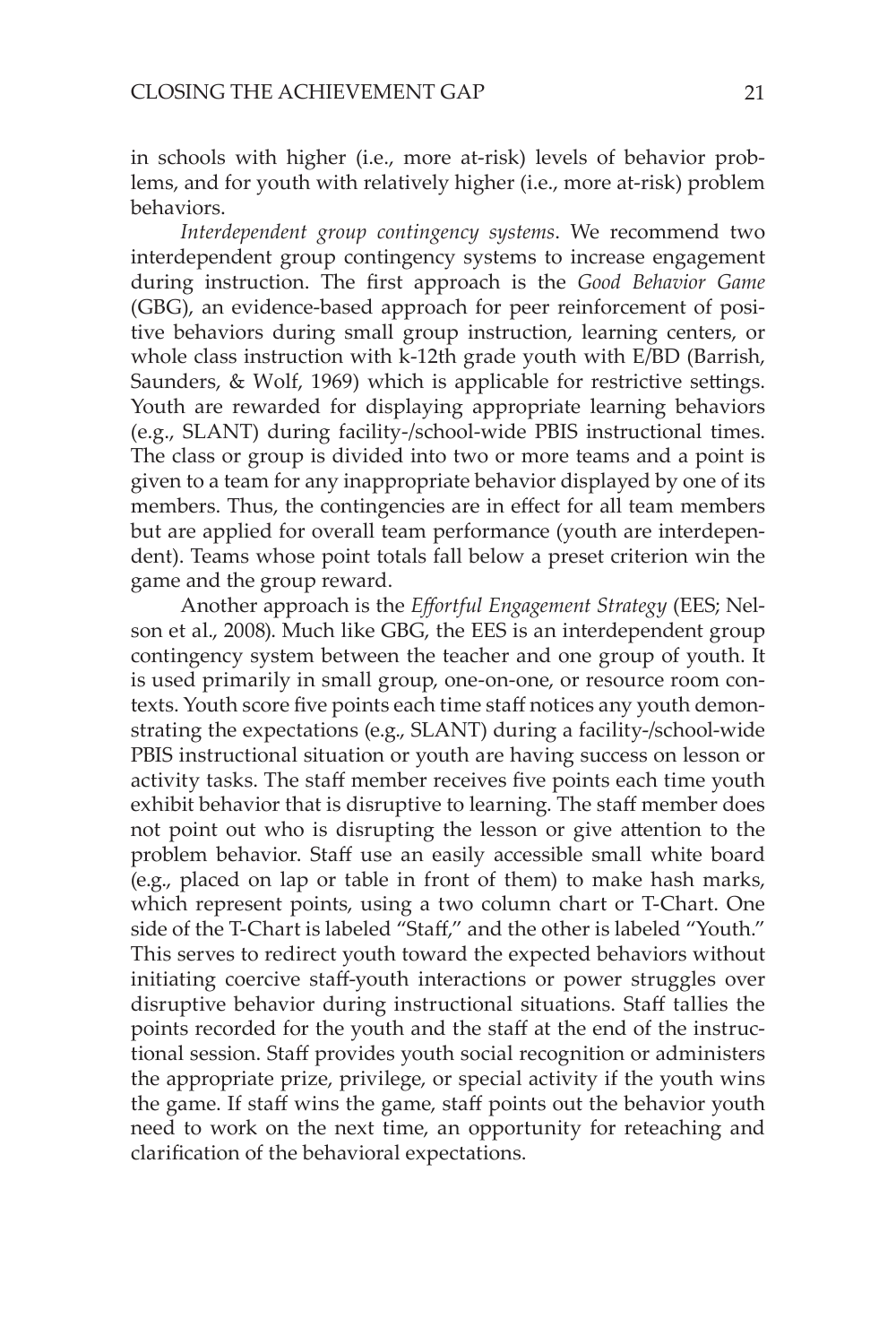#### **Closing the Achievement Gap Using Multi-Tiered Academic Supports**

Central to a multi-tiered prevention system, such as the PBIS framework, is accurate identification of the level of intensity of support necessary to meet youth needs. Universal screening data provide an understanding of what areas of mathematics, reading, written language, and behavior need improvement and the risk status (not, some, or at-risk) of each youth. Screening is the first step toward understanding the academic and behavioral needs of youth with E/BD. It is hard to overstate the importance of screening—without it staff may be frustrated and stressed when a youth with E/BD will not complete tasks that they are repeatedly asked to do. Tasks or activities that the youth is repeatedly asked to do could be at a frustration (too hard) or too easy (independent) level. Spending minimal time screening would provide staff with an understanding of youth academic and behavioral needs and prerequisite skills. To identify reliable and valid academic screening tools, the reader is encouraged to explore the National Center on Response to Intervention (NCRtI) Screening Tools Chart (*http://www.rti4success.org/screeningTools*).

We also recommend two diagnostic procedures for youth with E/BD prior to launching into explicit instruction. These two steps are important to determine whether the intervention or instruction will match the level of the youth. For academics, the first step is to conduct a survey level assessment, or broad-band assessment, to obtain a reading or math instructional level (Howell & Nolet, 2000). An example of survey level assessment in reading is collecting multiple reading samples across levels of difficulty until the instructional reading level of the youth is found. For a 6th grade student, the staff would begin by finding the median of three randomly selected 6th grade curriculum based measure (CBM) reading fluency passages. If the median falls in the frustration zone, the staff selects three randomly selected 5th grade CBM passages, administers them to the student, and computes the median words read correctly per minute. The staff continues this process until youth performance falls in the instructional zone, which is the reading level of the student. These data can be very helpful to adults who provide content area instruction. For example, they may not be aware that the youth may be reading several grade levels below their grade level. Rather than blame the youth for being unmotivated to complete grade level work that requires grade level reading comprehension, staff can support the youth in content courses and provide supplemental reading intervention.

The second step is the "can't do/won't do assessment" (VanDer-Heyden & Witt, 2007), a quick and easy way to determine whether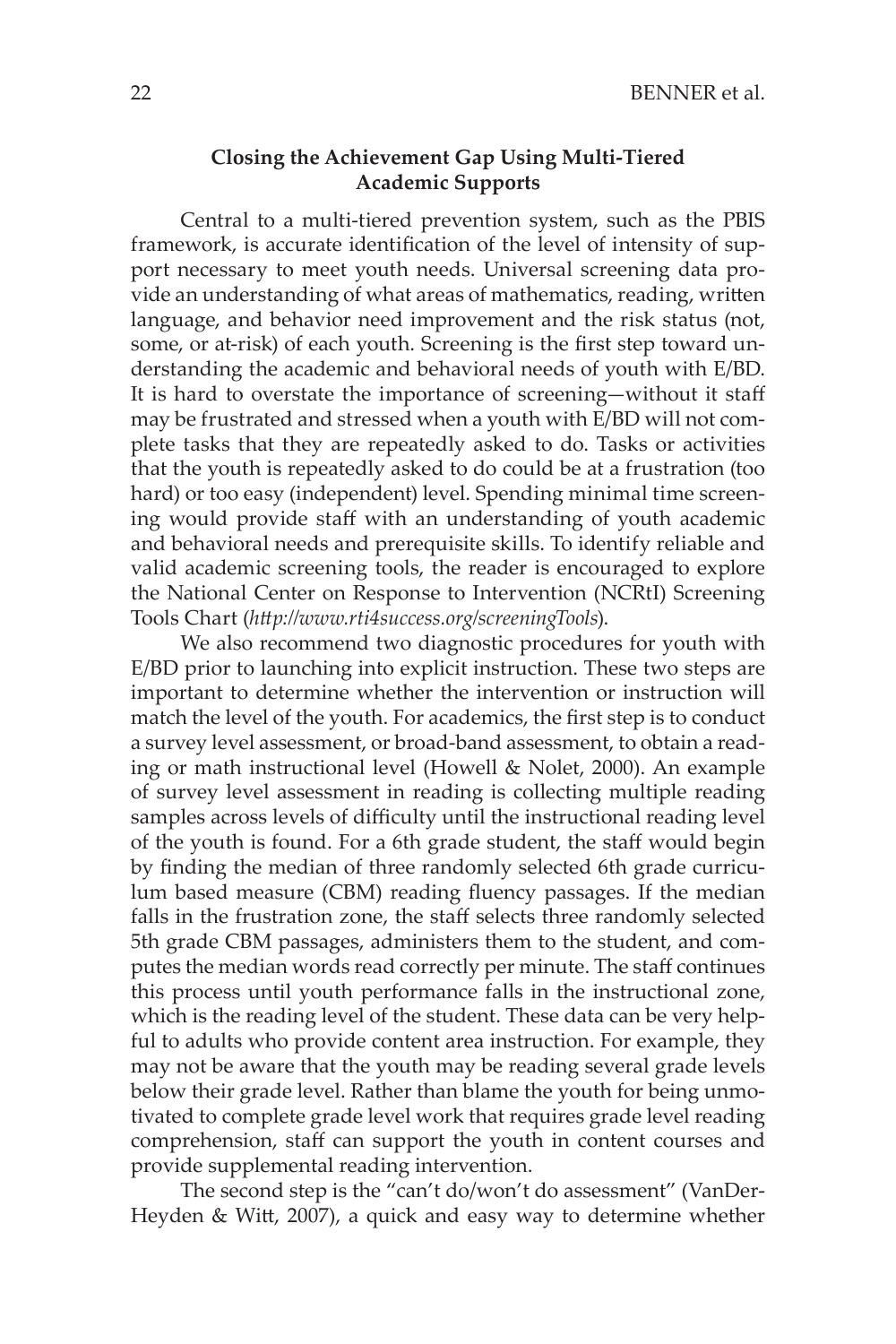a student's low performance is due to a skill deficit (can't do), a motivation deficit (won't do), or a combination of both. The "can't do/ won't do assessment" is conducted with youth who do not perform in the instructional range on the survey level assessment or on universal screening (below 16th percentile on an academic screening assessment). This assessment takes about 5 minutes. The school psychologist or special educator who conducts the assessment offers the youth an opportunity to select a reward from a "treasure chest" contingent on "beating the score" from the screening assessment. Youth whose scores improve to the instructional range to earn an incentive illustrates that the youth can perform the skill given the right motivating conditions. In this case, the focus of instructional support is on work completion, or reinforcement (usually escape) contingent upon completing tasks that the youth is able to complete. The staff would monitor work completion and require that inadequate work be re-done at a time inconvenient for the youth (e.g., youth free time) while small privileges can be offered for correct work completion. Youth who are unable to improve their scores to the instructional range likely require more intensive and individualized instructional supports. The Utah Professional Development Center has can't do/won't do assessments (reading and math) available for free (*http://wiki.updc.org/groups/devinhealey/wiki/73c82/*).

#### **Explicit Instruction: Essential to Close the Gap**

Being an effective teacher requires use of instructional momentum techniques and the functions of explicit instructional lessons. The functions of explicit instruction should be used whether staff are teaching tier 1, tier 2, or tier 3 prevention within the MTSS model. Based on our experience, with few exceptions (e.g., Direct Instruction programs from SRA/McGraw-Hill; *http://www.sra.com/*), lessons in most core curriculum programs used by schools do not incorporate directly and consistently the functions of explicit instruction. In contrast, most evidence-based supplemental interventions designed to be delivered at the tier 2 and/or 3 levels include the functions of explicit instruction. The reader is encouraged to explore What Works Clearinghouse (*http://ies.ed.gov/ncee/wwc/*), , Best Evidence Encyclopedia (*http://www.bestevidence.org/*), and the National Center on Intensive Intervention (http://www.intensiveintervention.org/) for reviews of evidence-based programs in reading, math, language arts, and other content areas. These clearinghouses provide user-friendly summaries which allows consumers to select and compare the effectiveness of instructional programs and make informed decisions about what would work best with their population of youth, area of focus (e.g.,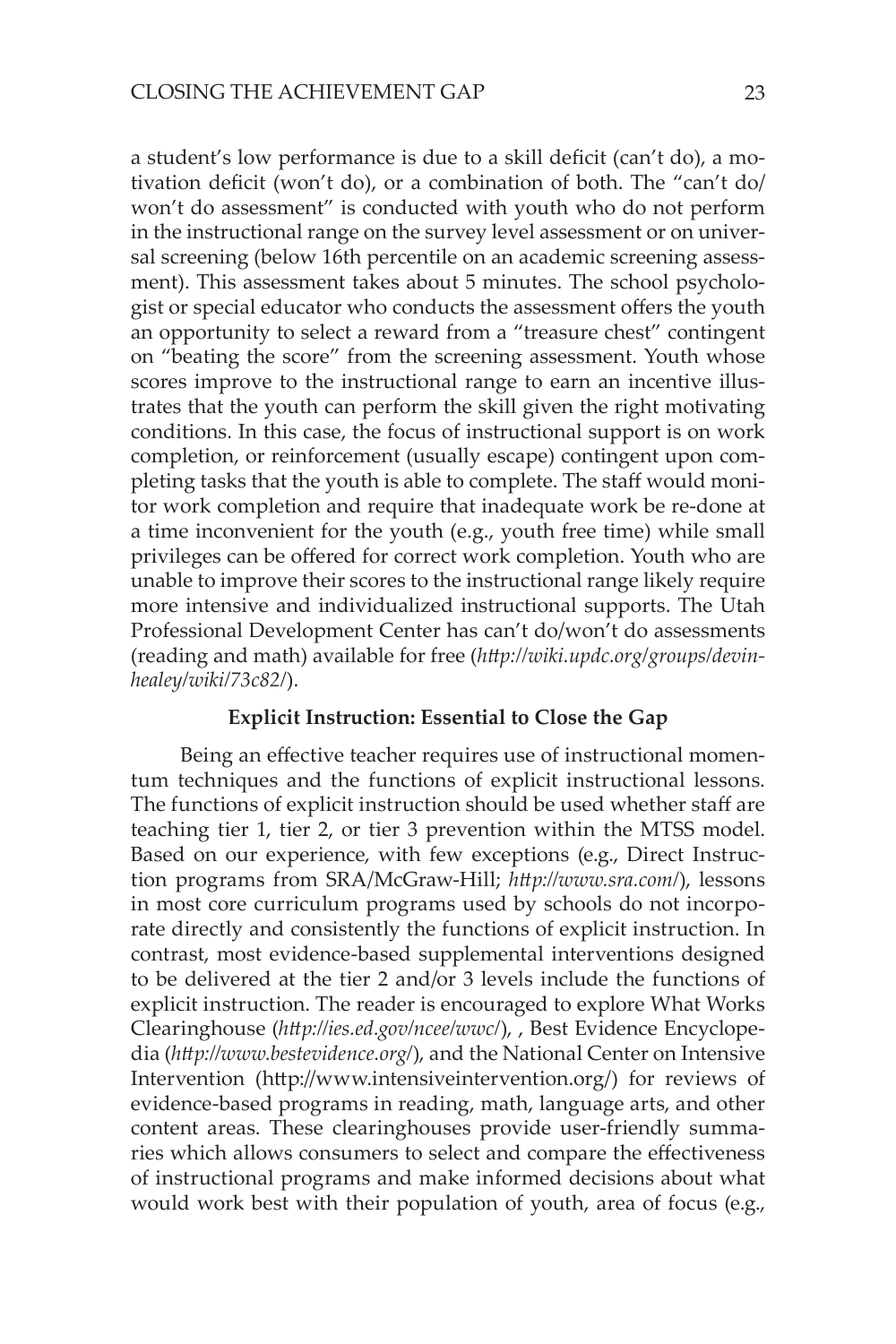reading, math), and school or community context (e.g., elementary, middle).

*Achieving instructional momentum***.** Research into effective teaching has shown that staff must achieve instructional momentum during lessons (Rosenshine & Stevens, 1986). The first element of instructional momentum is lesson pacing. Good lesson pacing gives youth the perception that the lesson or class is moving at the right speed. The second element of instructional momentum is effective transitions. Transitions are periods of time when staff direct youth to end one task or activity and begin another. Youth with E/BD benefit greatly from structured transitions (average of 15 a day in classrooms). Chaotic transitions are setting events for problem behavior. We strongly suggest staff have a clear, consistently used, explicitly taught attention signal (e.g., "Class, SLANT Please!") including a physical prompt (e.g., sweeping motion with right arm from left to right overhead) to garner youth attention quickly, give directions, and reduce transition time.

*Functions of an explicit instruction***.** The term teaching functions refers to the teaching behaviors that occur during lessons designed to move youth from lack of mastery to mastery. Researchers found that youth achieved more when staff emphasized five teaching functions during lessons (e.g., Rosenshine & Stevens, 1986): (a) daily review and prerequisite skill check, (b) teaching of new content, (c) guided youth practice, (d) independent youth practice, and (e) weekly and monthly reviews. Researchers have found that these five teaching functions accounted for 22% and 18% of the variance in the gains in basic reading skills and passage comprehension, respectively, of middle school youth with reading difficulties (Benner, Nelson, Stage, & Ralston, 2011). In other words, these teaching functions made a significant difference in youth responsiveness to secondary and tertiary prevention of reading difficulties (tiers II/III).

The first function in explicit instructional lessons includes two activities: daily review and prerequisite skill check. Daily reviews provide a clear indicator of the extent to which youth have mastered the previously learned content. After the review, staff should determine if youth have the prerequisite skills necessary to master the new content.

The second function in explicit instructional lessons is the teaching of new content. The goal is to provide explicit instruction that allows the youth to gain mastery of the new content and avoid remedial instruction. Effective staff present relatively small amounts of content at a time and they ensure each concept is mastered by youth before they introduce the next. Staff should present new information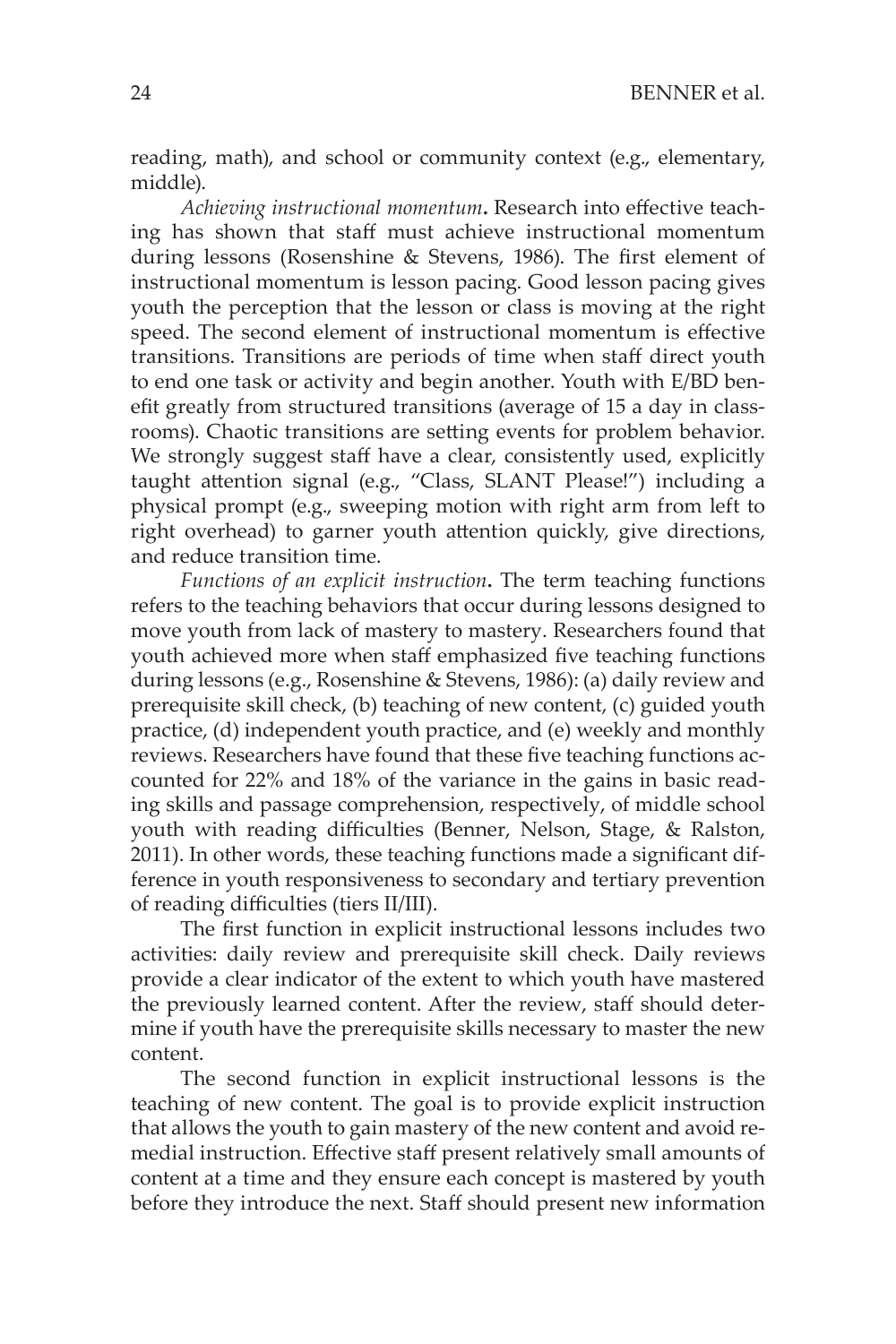by giving a series of short presentations with many examples. The examples make the learning concrete and help youth to understand the new information. Effective staff spend around 50% to 60% of a lesson teaching new content through demonstrations, discussions, and lectures; whereas, the least effective staff spend approximately 25% per lesson on the same activities (Evertson, Emmer, & Brophy, 1980).

The third function in explicit instructional lessons is guided practice and is designed to bridge the gap between the introduction of new content and independent practice. This function in the explicit instructional lesson allows youth to practice the content they learned under staff supervision to prevent the development of consistent error patterns. The guided practice should be designed to practice the new content and re-teaching the content immediately if errors occur. Youth demonstrate their understanding of the content when they experience high rates of success without prompting or modeling by the staff. Although there is no set standard, youth success rate should be 80% or higher before moving onto independent practice.

The fourth function in explicit instructional lessons is independent practice. Independent practice is designed to help youth consolidate their mastery of the content. Regardless of the type of practice, it is important for youth to understand the purpose for practice. Youth should achieve a 95% or higher success rate.

The fifth function in explicit instruction lessons includes weekly and monthly reviews of the content that has been taught. Approximately 15-20% of instruction time each week should be devoted to weekly and monthly review. The regular review of content ensures that the content is not forgotten and supports the mastery to automaticity principle. Weekly mastery tests are one way staff can conduct weekly reviews. These tests not only provide youth an opportunity to practice, but enable the staff to measure youth progress and identify the amount of content being retained.

*Intensive language intervention*. Up to 90% of youth with E/BD have concomitant language ability deficits that worsen over time and negatively influence their academic performance (e.g., Goran & Gage, 2011). Benner, Mattison, Nelson, and Ralston (2009) found that nearly two out of three youth with E/BD experienced a language disorder. Successful language acquisition is a prerequisite for successful reading acquisition and academic success (Catts, Adolf, & Ellis Weismer, 2006). Thus, the most appropriate tertiary (tier III) academic intervention for a youth with E/BD may actually be one that targets foundational language skills. In their best evidence, synthesis of the reading intervention literature on youth with E/BD, Benner et al. (2010) concluded that supplementing primary prevention (tier I) or core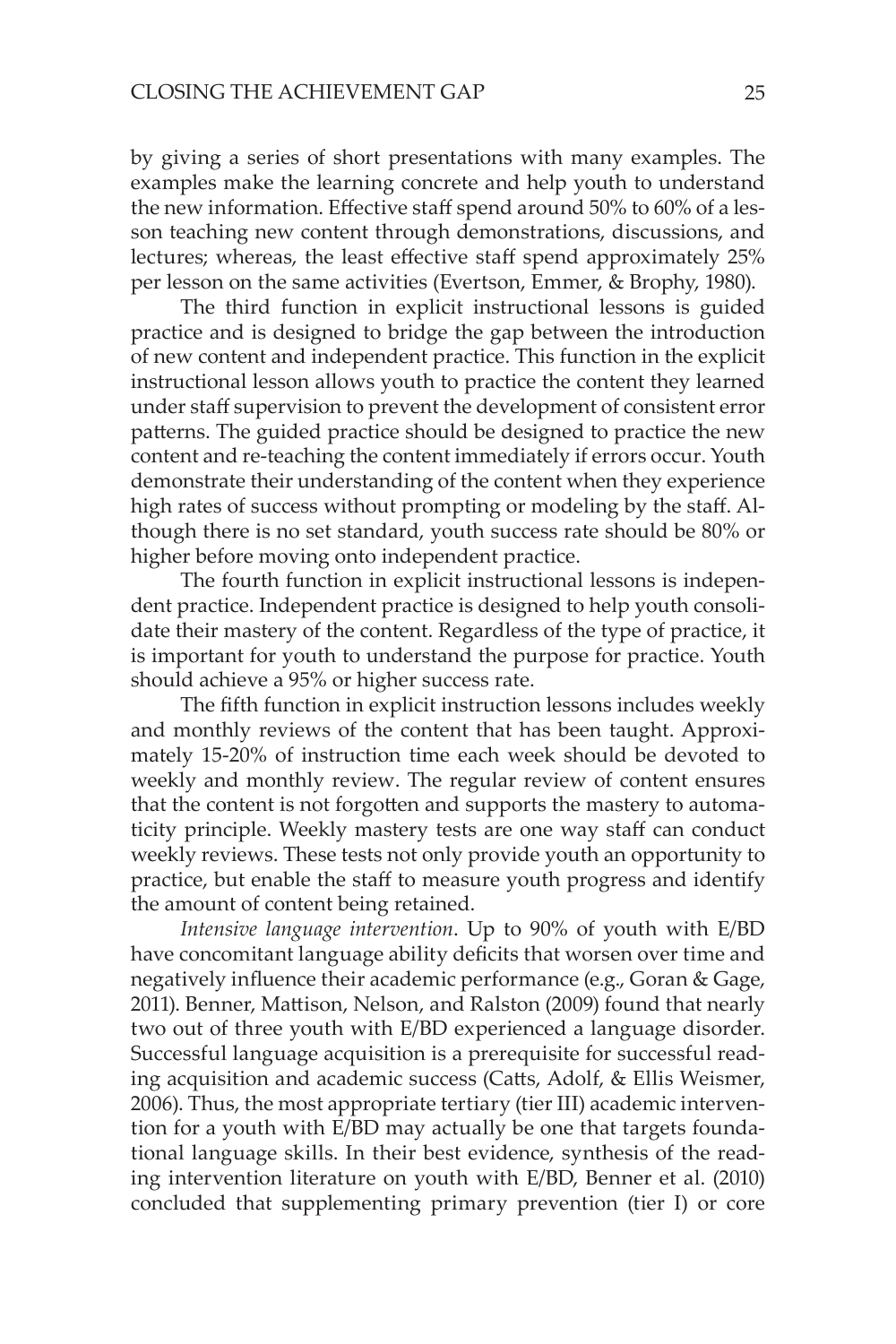instruction with well-targeted supplemental phonological awareness interventions is supported by high-quality replicated research (e.g., Lane, Fletcher, Carter, Dejud, & DeLorenzo, 2007). These supplementary interventions took place early in the children's schooling (i.e., K-1) and focused on identifying, manipulating and producing sounds. Youth with or at-risk of E/BD need early intervention focused on phonologic and other language abilities.

#### **References**

- Baker, S. K., Fein, H., & Baker, D. L. (2010). Robust reading instruction in the early grades: Conceptual and practical issues in the integration and evaluation of Tier 1 and Tier 2 instructional supports. *Focus on Exceptional Children, 42*(9), 1-20.
- Barrish, H. H., Saunders, M., & Wold, M. M. (1969). Good behavior game: Effects of individual contingencies for group consequences on disruptive behavior in a classroom. *Journal of Applied Behavior Analysis, 2*, 119-124.
- Benner, G. J., Nelson, J. R., Ralston, N. C., & Mooney, P. (2010). A meta-analysis of the effects of reading instruction on the reading skills of students with or at risk of behavioral disorders. *Behavioral Disorders, 35*, 86-102.
- Benner, G. J., Nelson, J. R., Stage, S. A., & Ralston, N. C. (2011). The influence of fidelity of implementation on the reading outcomes of middle school students experiencing reading difficulties. *Remedial and Special Education, 32*(1), 79-88.
- Benner, G. J., Sanders, E. A. Nelson, J. R., & Ralston, N. C. (in press). How individual and school aggregate baseline behavior levels moderate response to a primary level behavior intervention. *Behavioral Disorders*.
- Bradley, R., Doolittle, J., & Bartolotta, R. (2008). Building on the data and adding to the discussion: The experiences and outcomes of students with emotional disturbance. *Journal of Behavioral Education, 17*(1), 4-23.
- Catts, H. W., Adolf, S. M., & Ellis Weismer, S. (2006). Language deficits in poor comprehenders: A case for the simple view of reading. *Journal of Speech, Language, and Hearing Research*, *49*, 278–293.
- Conroy, M. A., Sutherland, K., Haydon, T., Stormont, M., & Harmon, J. (2008). Preventing and remediating young children's chronic problem behaviors: An ecological classroom-based approach. *School Psychology Review, 46*, 3-17.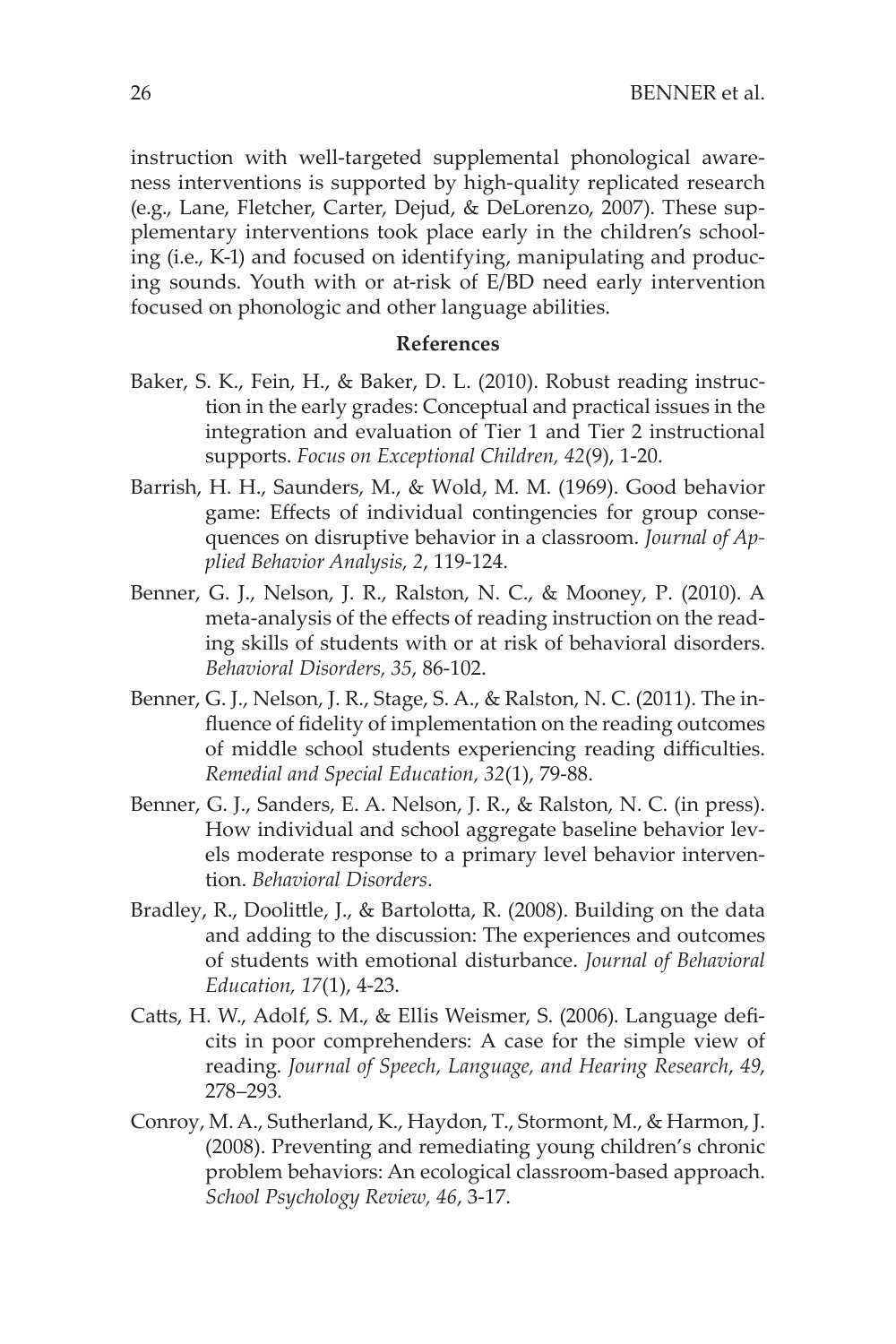- Drake, E. K., Aos, S., & Miller, M. G. (2009). Evidence-based public policy options to reduce crime and criminal justice costs: Implications in Washington State. *Victims and Offenders, 4,* 170- 196.
- Evertson, C. M., Emmer, E. T., & Brophy, J. E. (1980). Predictors of effective teaching in junior high mathematics classrooms. *Journal of Research in Mathematics Education, 11,* 161-178.
- Goran, L. G., & Gage, N. A. (2011). A comparative analysis of language, suspension, and academic performance of students with emotional disturbance and students with learning disabilities. *Education and Treatment of Children, 34*(4), 469-488.
- Gunter, P. L., Jack, S. L., DePaepe, P., Reed, T. M., & Harrison, J. (1994). Effects of challenging behaviors of students with emotional and behavioral disorders on teacher instructional behavior. *Preventing School Failure, 38*, 35-39.
- Hagan-Burke, S., Kwok, O., Zou, Y., Johnson, C., Simmons, D., & Coyne, M. D. (2010). An examination of problem behaviors and reading outcomes in kindergarten students. *Journal of Special Education, 10*, 255-271.
- Howell, K. W., & Nolet, V. (2000). *Curriculum-based evaluation: Teaching and decision making (3rd edition)*. Belmont, CA: Wadsworth/ Thomson Learning.
- Individuals with Disabilities Education Improvement Act of 2004, 20 U.S.C. 1400 *et esq.* (2004). (reauthorization of Individuals with Disabilities Act 1990). http://idea.ed.gov
- Juvenile Justice Educational Enhancement Program. (2005). *Annual report to the Florida*
- *Department of Education*. Center for Criminology and Public Policy research, Florida State University. Retrieved from http://www. jjeep.org.
- Lane, K. L., Fletcher, T., Carter, E. W., Dejud, C., & DeLorenzo, J. (2007). Paraprofessional-led phonological awareness training with youngsters at risk for reading and behavior problems. *Remedial and Special Education, 28*(5), 266-76.
- Levy, S., & Chard, D. (2001). Research on reading instruction for students with emotional and behavioral disorders. *International Journal of Disability, Development, and Education, 48*, 429-444.
- Martella, R. C., Nelson, J. R., Marchand-Martella, N. E., & O' Reilly, M. (2012). *Comprehensive behavior management: Individualized, classroom, and school-wide approaches*. Newbury Park, CA: Sage.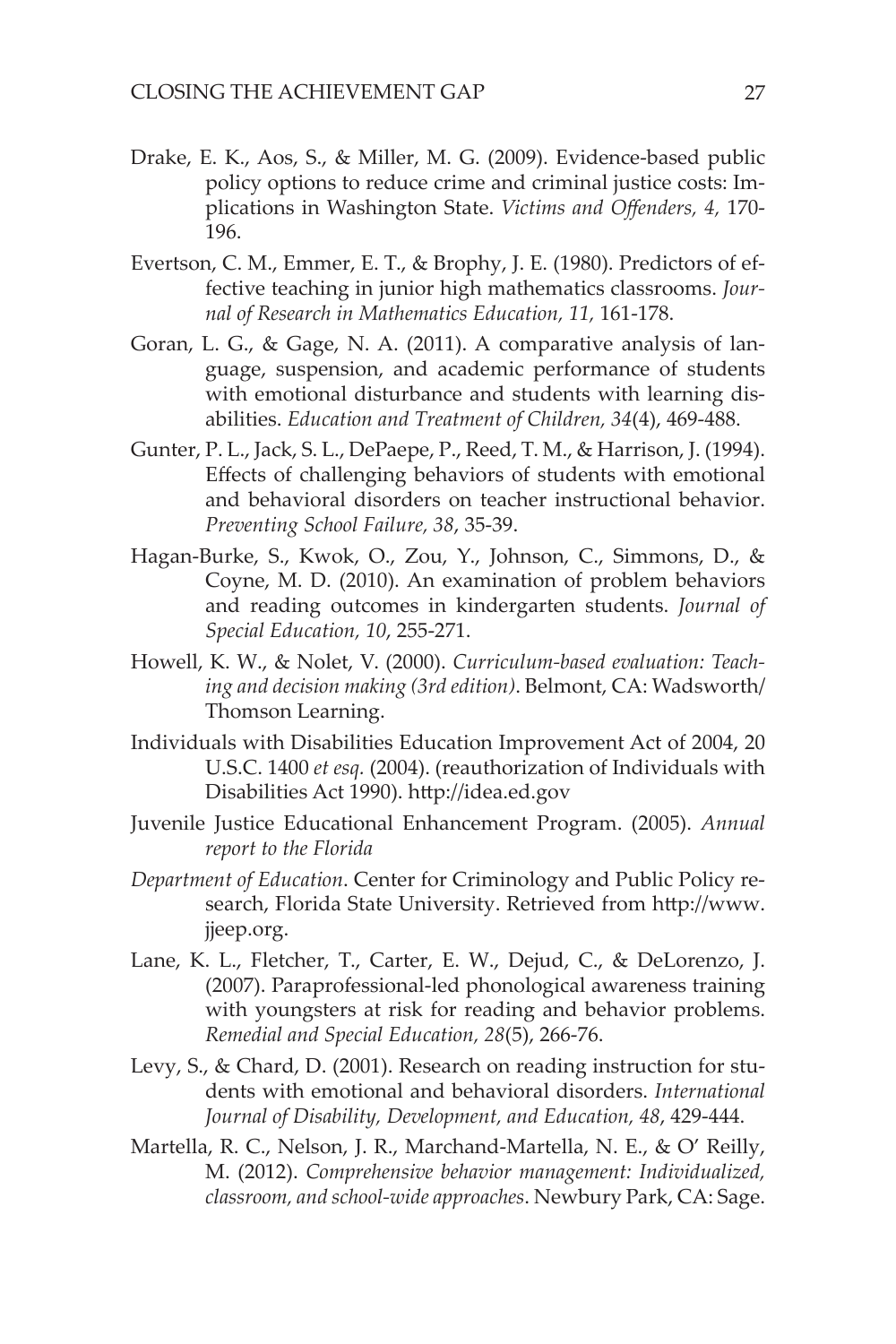- Mayer, M., Lochman, J., & Van Acker, R. (2005). Introduction to the special issue: Cognitive-behavioral interventions with students with EBD. *Behavior Disorders, 30*, 197-212.
- Mooney, P., Epstein, M. H., Reid, R., & Nelson, J. R. (2003). Status of and trends in academic intervention research for students with emotional disturbance. *Remedial and Special Education*, *24*, 273-287.
- National Governors Association Center for Best Practices, Council of Chief State School Officers. (2010). *Common Core State Standards*. Washington D. C.: National Governors Association Center for Best Practices, Council of Chief State School Officers.
- National Institute of Child Health and Human Development. (2000). *Report of the national reading panel. Teaching children to read: An evidence-based assessment of the scientific research literature on reading and its implications for reading instruction: Reports of the subgroups* (NIH Publication No. 00-4754). Washington, DC: U.S. Government Printing Office.
- Nelson, J. R. (1996). Designing schools to meet the needs of students who exhibit problem behavior. *Journal of Emotional and Behavior Disorders, 4*, 147-161.
- Nelson, J. R., Benner, G. J., & Gonzalez, J. (2003). Learner characteristics that influence the treatment effectiveness of early literacy interventions: A meta-analytic review. *Learning Disabilities Research and Practice, 18*(4), 255-267.
- Nelson, J. R., Benner, G. J., & Mooney, P. (2008). *Instructional practices for students with behavioral disorders: Strategies for reading, writing, and math*. New York: Gilford Press.
- Nelson, J. R., & Carr, B. A. (2000). *The Think Time Strategy for schools*. Denver, CO: Sopris West.
- No Child Left Behind (NCLB) Act of 2001, 20 U.S.C.A. § 6301 *et seq.*  (West 2003).
- Patterson, G. (1995). Coercion as a basis for early age of onset for arrest. In J. McCord (Ed.), *Coercion and punishment in long-term perspectives* (pp. 81-105). New York: Cambridge University Press.
- Ralston, N. C., Benner, G. J., Tsai, S. F., Riccomini, P. C., & Nelson, J. R. (in press). A best evidence synthesis of the effects of mathematics instruction for students with emotional and behavioral disorders. *Preventing School Failure*.